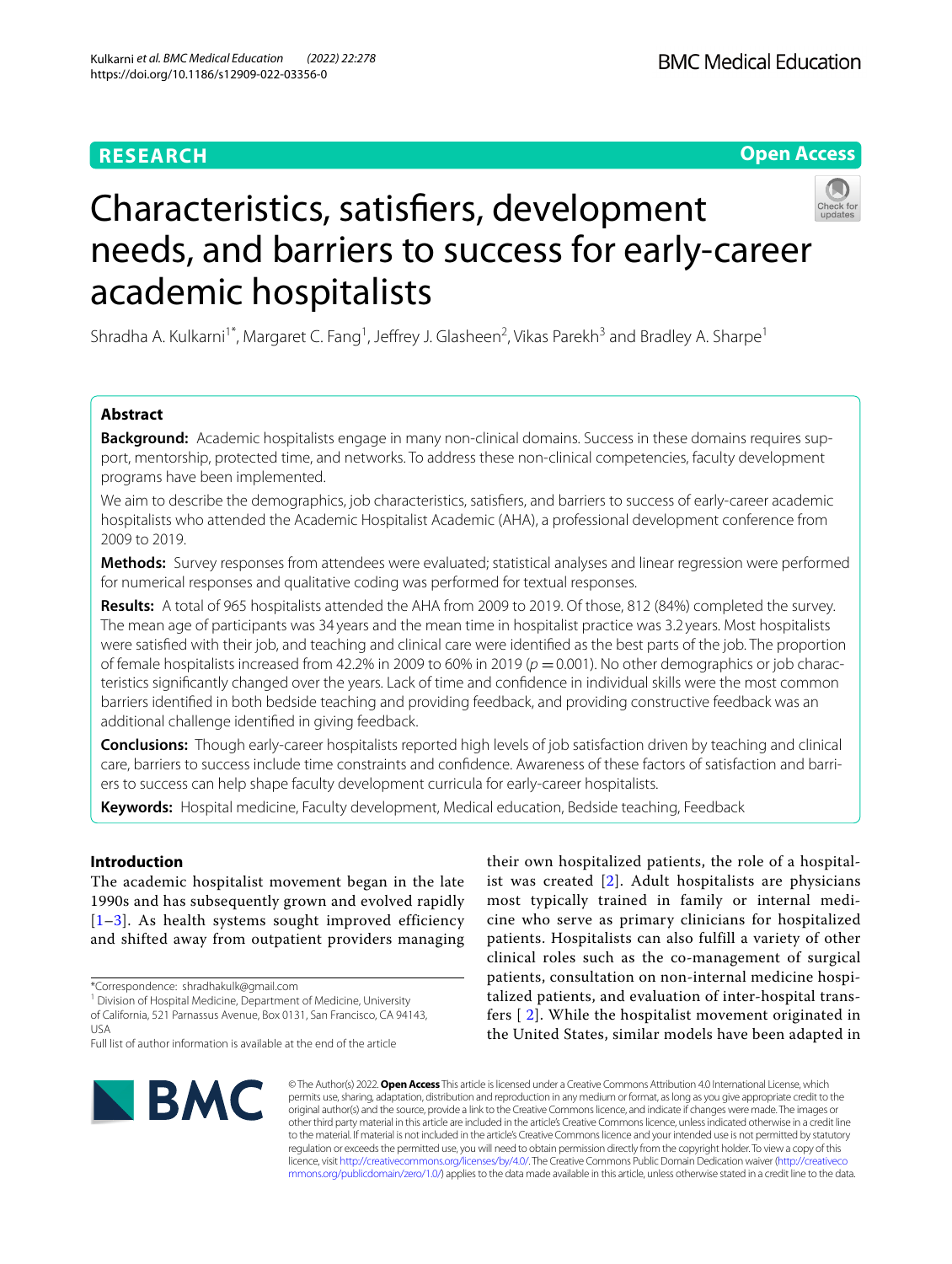other parts of the world including Europe and Asia [\[3](#page-5-1), [4\]](#page-5-3). In addition to patient care, academic hospitalists, those practicing in academic medical centers, engage in multiple non-clinical career domains, including medical education, quality improvement, leadership, and research. Success in these domains requires support through mentorship, protected time for non-clinical work, and professional networks [[5–](#page-6-0)[7](#page-6-1)]. The career structure of academic hospitalists typically involves advancement through standard institutional designations of Clinical Instructor, Assistant Professor, Associate Professor, and Professor. Early-career hospitalists are generally considered to be those at the Clinical Instructor or Assistant Professor level who would benefit from faculty development programs and mentorship from senior faculty members [\[8](#page-6-2), [9](#page-6-3)].

To our knowledge, current literature on identifying specific themes for challenges that early-career academic hospitalists perceive in their clinical and nonclinical roles is limited. Small survey reports have identified a lack of protected time and a need for additional mentorship as barriers to pursuing scholarly work outside of patient care  $[5-7, 10, 11]$  $[5-7, 10, 11]$  $[5-7, 10, 11]$  $[5-7, 10, 11]$  $[5-7, 10, 11]$  $[5-7, 10, 11]$ . The limited guidance for non-clinical pursuits may have led to a degree of ambivalence for these endeavors [[8\]](#page-6-2). Whereas perceptions from early-career hospitalists are relatively unknown, senior hospitalist leadership has consistently noted a need for improving mentorship and career development [\[6](#page-6-6), [12\]](#page-6-7).

To address these barriers to success in non-clinical competencies, some institutions have implemented faculty development programs, which have led to improved work satisfaction and academic output  $[13-15]$  $[13-15]$  $[13-15]$ .

In an attempt to build a national faculty development and mentorship program, the Academic Hospitalist Academy Level 1 (AHA) was created in 2009 with the goal of enhancing education and professional development skills to address needs identified by a national survey of leaders of academic hospitalist groups.

The AHA is advertised to hundreds of hospital medicine groups. Attendance is voluntary and highly recommended for early-career hospitalists by senior mentors. Faculty are often provided discretionary funding to support attendance of the conference, and attendees represent numerous diverse hospital medicine programs in the United States. The AHA has continued annually since inception, and we aim to describe the demographics, job characteristics, satisfiers, and barriers to success of the early-career academic hospitalists who have attended the conference to characterize the evolution and current status of the field.

# **Methods**

In 2009, the Society of Hospital Medicine (SHM), the Society of General Internal Medicine (SGIM), and the Association of Chiefs and Leaders of General Internal Medicine (ACLGIM) launched the AHA, an annual national conference designed to provide hospitalists professional development skills in non-clinical domains such as teaching, feedback, quality improvement, and leadership. The conference is four days and consists of interactive presentations, small-group exercises, and skill-building breakout sessions. There is 1:10 "faculty" (e.g. academic hospitalist leaders) to "attendee" (e.g. early-career academic hospitalists) ratio.

AHA Level 1 is specifcally geared towards early-career academic hospitalists and is the focus of our paper (and all reported data are from AHA Level 1). There is also an AHA Level 2, which is intended for mid-career hospitalists. For the purposes of this paper, AHA refers to AHA Level 1.

As part of the AHA registration process from 2009 to 2019, the enrollees received an electronic link to an anonymized, voluntary survey to enter information on demographics, career satisfaction, and barriers to success. Demographic survey questions included age, gender, years of experience, and academic rank. From the demographic information provided, the average age and years of experience of participants was calculated and 95% confdence intervals (CIs) were determined. Additionally, proportions for gender and academic rank were calculated. Regarding career satisfaction, questions included predetermined Likert scales on topics including job satisfaction, proportion of clinical time on direct care or teaching service, and percent protected time. A linear regression to evaluate changes over time with respect to gender and job satisfaction was performed.

Several free-text questions asked attendees to refect on barriers to success. Two domains that were specifcally emphasized were bedside teaching and feedback, as bedside teaching is underutilized yet valued in academia, and providing feedback has been identifed as both valuable and challenging  $[16–22]$  $[16–22]$  $[16–22]$  $[16–22]$ . The questions for these domains were as follows:

- 1. List 3 barriers to being an efective bedside teacher (Table [3](#page-3-0) in Results)
- 2. List 3 challenges you encounter in giving feedback to learners (Table [4](#page-4-0) in Results)

Responses were reviewed by one of the authors (SAK), who defned coding categories using content analysis to capture the described barriers [\[23](#page-6-12), [24](#page-6-13)]. Qualitative codes were then quantifed (by counting the numeric frequency of each coding category) to understand the prevalence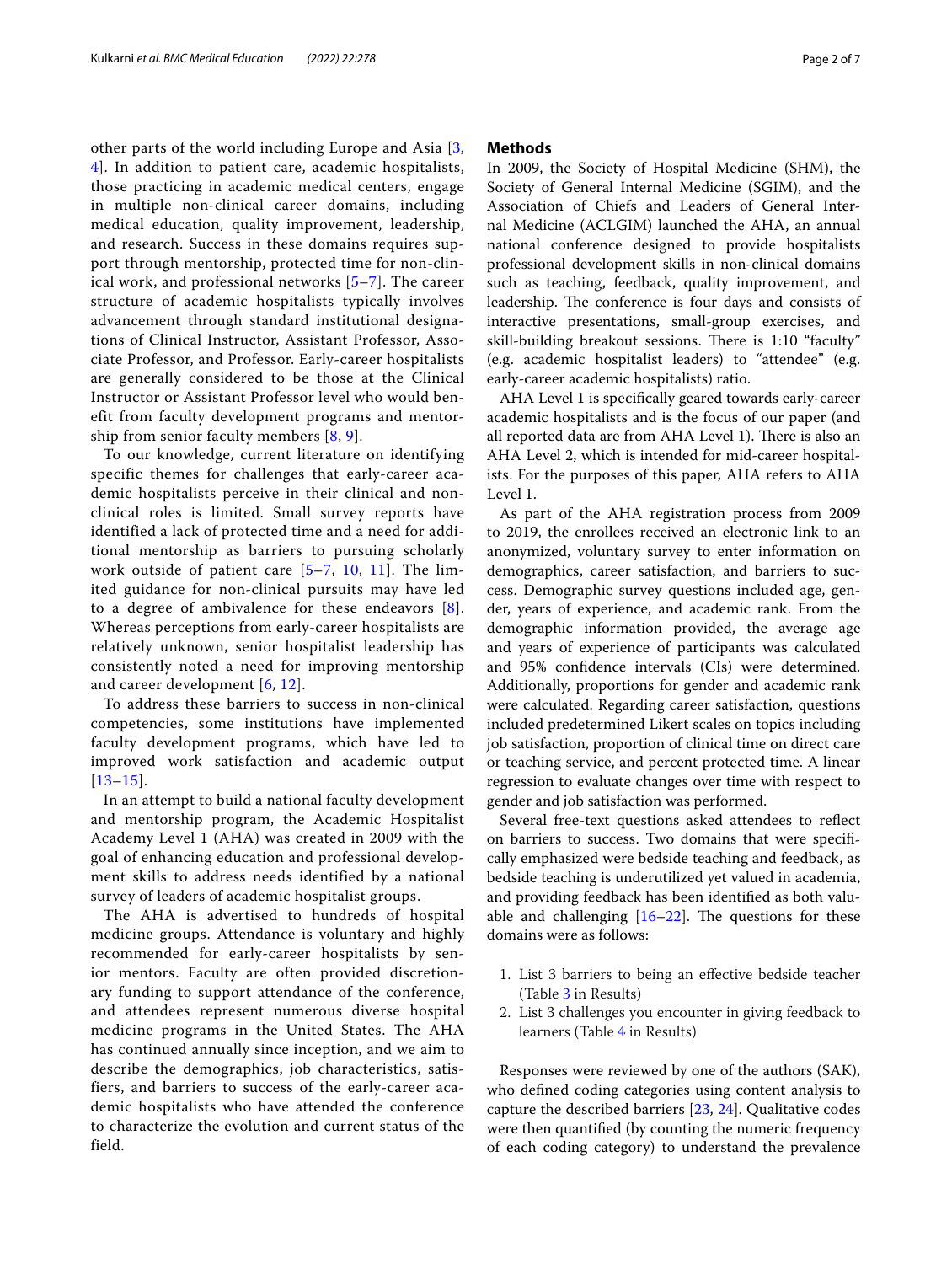of each barrier. To confrm that the categorization was accurate and consistent, 10% of free-response answers (492 answers) were independently adjudicated by a second independent coder. All survey responses were deidentifed, and this study was deemed exempt by the Institutional Review Board of the University of California San Francisco given the lack of identifying information.

## **Results**

A total of 965 hospitalists attended the AHA from 2009 to 2019. Of those, 812 (84%) completed at least a portion of the survey. The mean age of participants was 34 years (95% CI 25–44 years) and the mean time in hospitalist practice was 3.2 years [0–9.4 years] (Table [1\)](#page-2-0). The most common academic rank was Assistant Professor (59.9%) or Clinical Instructor (35.4%), while Associate Professor and Professor together comprised less than 3% of participants, indicating the vast majority of participants were early-career hospitalists. Linear regression showed that the proportion of female participants increased from 42.2% in 2009 to 60% in 2018 and 2019 (*p*-value for trend=0.00[1\)](#page-2-1) (Fig. 1). Most hospitalists were somewhat (50.1%) or very (36.6%) satisfed with their job; linear regression did not show a change in satisfaction over time (p-value for trend  $= 0.96$ ). Teaching and clinical care were consistently identifed as the best parts of the job (56.0 and 31.1%, respectively, Table [2](#page-3-1)).

# <span id="page-2-0"></span>**Table 1** Hospitalist demographics, AHA 2009–2019

| Characteristic                                                      | <b>AHA</b> attendees |
|---------------------------------------------------------------------|----------------------|
| Age (years) $(n = 807)$                                             | $34.4 \pm 4.7$       |
| Clinical experience (years) ( $n = 800$ )                           | $3.2 \pm 3.1$        |
| Female gender ( $n = 807$ ) [n, %]                                  | 428 (53.0)           |
| Involved in QI ( $n = 762$ ) [n, %]                                 | 369 (48.4)           |
| Participated in event review ( $n = 758$ ) [n, %]                   | 341 (45.0)           |
| Has a mentor $(n = 753)$ [n, %]                                     | 333 (44.2)           |
| Has an external reference ( $n = 749$ ) [n, %]                      | 304 (40.6)           |
| Attended SGIM or SHM conference in last 1 year ( $n = 700$ ) [n, %] | 205 (29.3)           |
| Presented at national meeting in last 2 years ( $n = 703$ ) [n, %]  | 182 (25.9)           |
| Academic Title ( $n = 760$ ) [n, %]                                 |                      |
| Lecturer                                                            | 16(2.1)              |
| Instructor                                                          | 269 (35.4)           |
| <b>Assistant Professor</b>                                          | 455 (59.9)           |
| Associate Professor                                                 | 19(2.5)              |
| Professor                                                           | 1(0.1)               |

<span id="page-2-1"></span>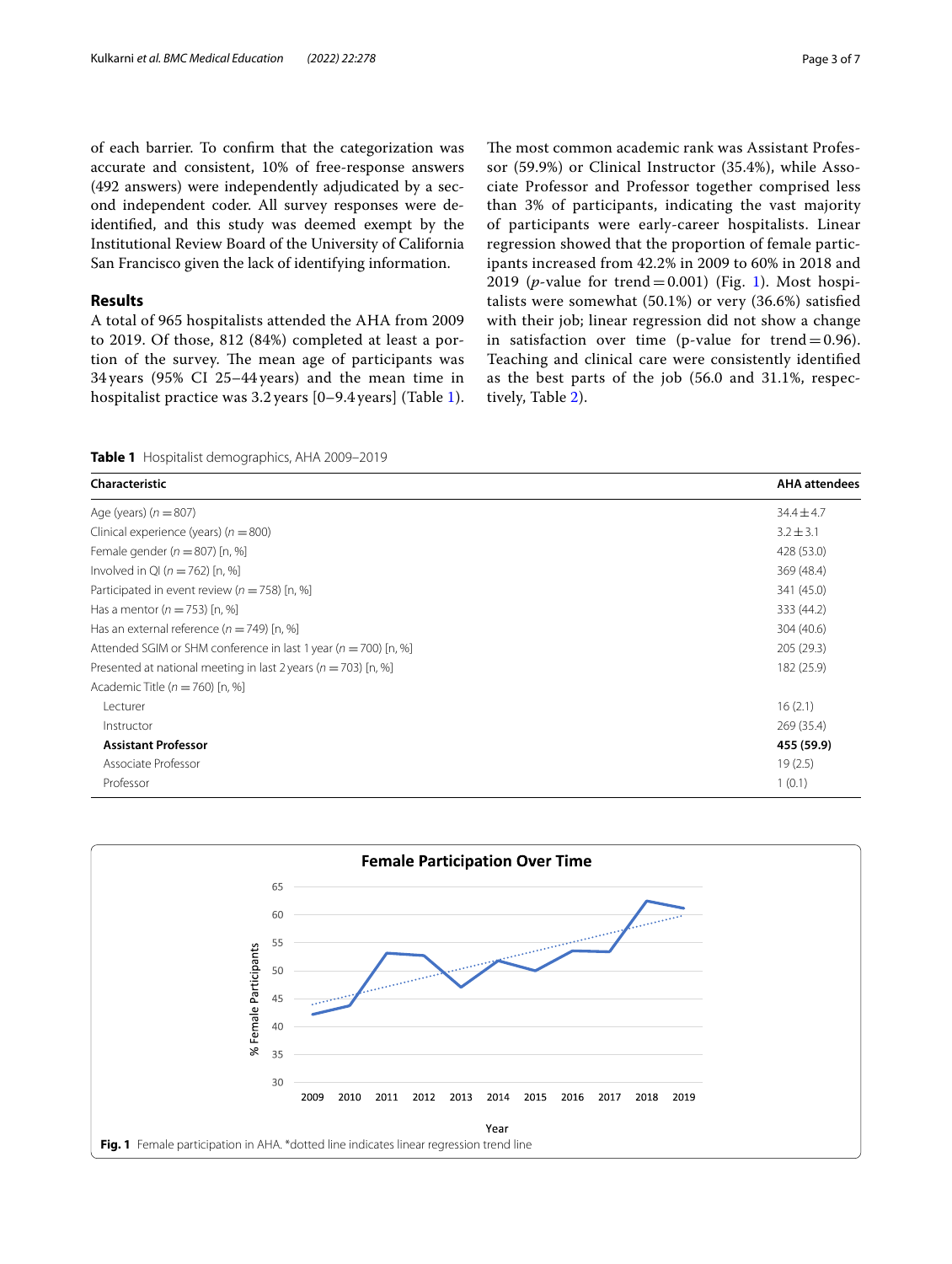# <span id="page-3-1"></span>**Table 2** Attendees' job characteristics, AHA 2009–2019

| <b>Ouestion Stem</b>                         | <b>Response Choice</b> | n (%)      |
|----------------------------------------------|------------------------|------------|
| Favorite part of job ( $n = 705$ )           | <b>Teaching</b>        | 395 (56.0) |
|                                              | Clinical Care          | 219 (31.1) |
|                                              | Ql/Safety              | 45(6.4)    |
|                                              | Weekends Off           | 19(2.7)    |
|                                              | Co-Management          | 6(0.8)     |
|                                              | <b>Writing Papers</b>  | 1(0.1)     |
|                                              | <b>Emails</b>          | 1(0.1)     |
|                                              | Other                  | 19(2.7)    |
| Job satisfaction ( $n = 808$ )               |                        |            |
|                                              | Not satisfied          | 25(3.1)    |
|                                              | Somewhat unsatisfied   | 82 (10.1)  |
|                                              | Somewhat satisfied     | 405 (50.1) |
|                                              | Very satisfied         | 296 (36.6) |
| Percent protected time ( $n = 743$ )         |                        |            |
| (not asked in 2009)                          | 0%                     | 312 (42.0) |
|                                              | $1 - 10%$              | 200 (26.9) |
|                                              | $11 - 25%$             | 166(22.3)  |
|                                              | 26-49%                 | 55(7.4)    |
|                                              | 50% or more            | 9(1.2)     |
| Percent of time on direct care ( $n = 807$ ) |                        |            |
|                                              | $0 - 24%$              | 111 (13.8) |
|                                              | 25-49%                 | 126 (15.6) |
|                                              | 50-74%                 | 204 (25.3) |
|                                              | 75-100%                | 367 (45.5) |
| Weeks as attending ( $n = 599$ )             |                        |            |
| (not asked 2009-2011)                        | 0-4 weeks              | 105 (17.5) |
|                                              | 5-8 weeks              | 141 (23.5) |
|                                              | 9-12 weeks             | 99 (16.5)  |
|                                              | 13-16 weeks            | 75 (12.5)  |
|                                              | 16 weeks or more       | 179 (29.9) |

<span id="page-3-0"></span>

|  | Table 3 Barriers to bedside teaching, AHA 2009-2019 |  |  |  |  |  |
|--|-----------------------------------------------------|--|--|--|--|--|
|--|-----------------------------------------------------|--|--|--|--|--|

Improving teaching skills was the most common primary conference goal listed by attendees (48.9%), followed by networking, promotion, scholarship, and quality improvement. Seventy-eight percent (78%) of attendees listed improving teaching as one of their top three goals in attending the Academy. Over 91% of participants reported having less than 25% protected time (time when not on a clinical patient care service), with 42% of participants reporting having zero protected time (Table [2](#page-3-1)). Nearly half (45.5%) of participants cared for patients on a direct-care service for at least 75% of their clinical time. The distribution for weeks as an attending on wards was heterogeneous: 41% had 0–8weeks, 29% had 9–16weeks, and 30% had more than 16weeks as a teaching attending. The average age, years of hospitalist practice, academic rank, amount of protected time, direct care service, and time attending on teaching wards did not signifcantly change over time.

Of the 812 hospitalists who completed the survey, 702 (86.4%) flled out the free response portion and identifed barriers to bedside teaching (Table [3\)](#page-3-0). Eight distinct categories were able to be identifed. Lack of time was the most commonly reported barrier to bedside teaching, reported by 86.8% of hospitalists, and named as the leading barrier by the majority of hospitalists (53.7%). Free-text quotations from attendees indicated that "time constraints, particularly with the institution emphasizing early discharges and turnover" and the "confict on time spent at bedside with time reviewing data and discussion of the plan" made bedside teaching challenging. Other commonly identifed barriers included a lack of confdence in individual skills (74.6%), patient preferences (26.6%), and lack of perceived interest from learners (19.8%). Specifc refections included "personal lack of knowledge," "[dis] comfort of my physical exam skills," and challenges in "managing simultaneously to teach learners at multiple levels."

| Barrier [n,%]              | #1 Barrier <sup>a</sup> ( <i>n</i> = 702) | #2 Barrier ( $n = 646$ ) | #3 Barrier ( $n = 533$ ) | Top 3                        |
|----------------------------|-------------------------------------------|--------------------------|--------------------------|------------------------------|
|                            |                                           |                          |                          | <b>Barrier (%</b><br>of 702) |
| Time                       | 377 (53.7)                                | 142                      | 90                       | 609 (86.8)                   |
| Personal skills/confidence | 154 (21.9)                                | 193                      | 177                      | 524 (74.6)                   |
| Patient preferences        | 34(4.8)                                   | 76                       | 77                       | 187 (26.6)                   |
| Patient complexity/volume  | 32(4.5)                                   | 37                       | 18                       | 87 (12.4)                    |
| Space                      | 26(3.7)                                   | 35                       | 33                       | 94 (13.4)                    |
| Including all learners     | 22(3.1)                                   | 52                       | 43                       | 117(16.7)                    |
| <b>Distractions</b>        | 22(3.1)                                   | 26                       | 19                       | 67(9.5)                      |
| Resident interest          | 21(3.0)                                   | 69                       | 49                       | 139 (19.8)                   |
| Other                      | 14(2.0)                                   | 16                       | 27                       | 57(8.1)                      |

<sup>a</sup> Participants could list up to 3 barriers, hence the variation in n for each barrier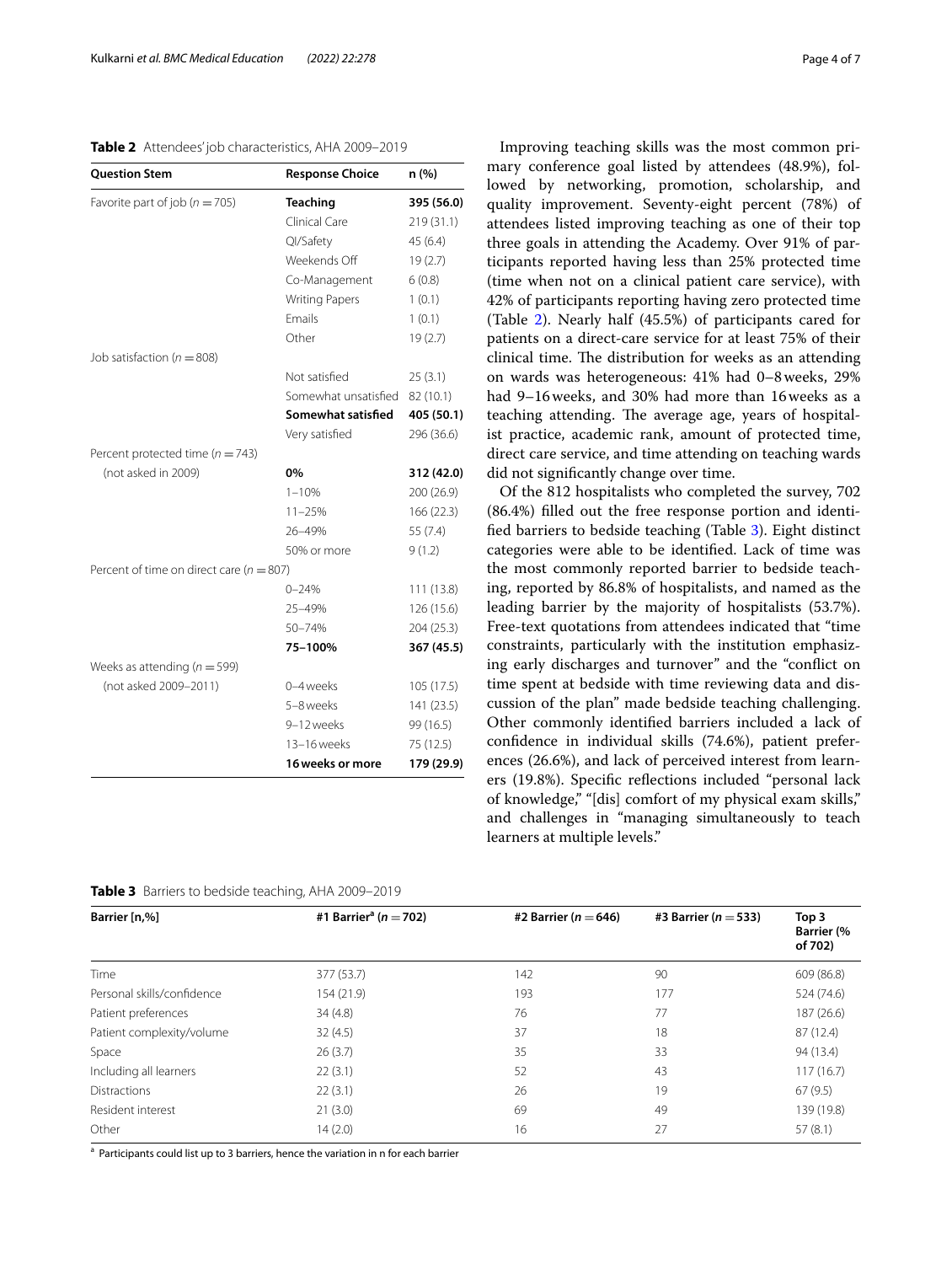Of the 812 hospitalists who completed the survey, 685 (84.4%) identifed barriers to providing feedback (Table [4\)](#page-4-0). Ten distinct coding categories were identifed as barriers to providing feedback. Categories included a lack of confdence in individual skills, listed as a barrier by 80.2% of hospitalists who responded, followed by hesitancy to give negative feedback (43.9%), lack of time  $(38.1\%)$ , lack of sufficient exposure to trainees  $(23.8\%)$ , and lack of perceived receptiveness by learners (23.4%). Lack of confdence in individual skills was named as the leading barrier by 25.6% of hospitalists, while hesitancy to give negative feedback was the leading barrier for 25.3% of hospitalists. Specifc quotations from hospitalists included: "being honest when there is an area of concern" and "[providing] negative feedback when the learner doesn't seem motivated."

# **Discussion**

Most hospitalists who enrolled in AHA were relatively young academic hospitalists in the frst 5 years of their job and this, along with academic rank, protected nonclinical time, and clinical time with learners did not change over the 11 years of the AHA. However, enrollment by female faculty increased signifcantly and women comprised the majority of participants in recent years. This aligns with findings by the Association of American Medical Colleges, which has noted a consistently increasing proportion of female physicians over the past decade [[25\]](#page-6-14).

Attendees reported high levels of job satisfaction and this fnding was consistent over time. Prior studies have similarly noted a generally high level of job satisfaction among hospitalists [[26](#page-6-15), [27\]](#page-6-16). Bedside teaching was consistently identifed as the main contributor to job satisfaction. Academic hospitalists have indicated that non-clinical aspects, such as teaching, provide fulfllment and are an important contributor to job satisfaction [\[8](#page-6-2), [11\]](#page-6-5). Improvement in teaching skills was the primary goal for hospitalists attending the AHA, which indicates a priority for early-career hospitalists to optimize their teaching skills. Importantly, as clinical time with learners may decrease in the future as the clinical demands of hospitalists and residents evolve, academic hospitalist groups will need to consider methods to continue engaging their faculty in meaningful ways [\[28\]](#page-6-17).

Within the domain of bedside teaching, we identifed numerous consistent barriers to bedside teaching and the provision of feedback. Lack of confdence and time were two prevalent themes. Lack of confdence was identifed as a signifcant barrier and may speak to the limited experience (both in terms of years of practice and clinical time on teaching wards) of the attendees. Lack of time was cited as a signifcant limiting factor in both bedside teaching and giving feedback, though it was identifed more consistently as a barrier to bedside teaching. This may be due to the innate challenge of balancing bedside teaching with the need to complete time-sensitive clinical care tasks.

In addition to bedside teaching, clinical care was the second leading contributor to job satisfaction. Similar perceptions have been noted in prior studies [[11,](#page-6-5) [26](#page-6-15)]. This indicates that patient care remains valued and provides an important source of fulfllment for earlycareer academic hospitalists. However, criteria for promotion at academic institutions most often include non-clinical activities such as research and scholarship. Though protected time for these endeavors is not requisite, it is highly correlated with productivity. Our study found that the vast majority of this early-career academic hospitalist cohort had less than 25% of their

<span id="page-4-0"></span>

|  |  |  |  | Table 4 Barriers to providing feedback, AHA 2009-2019 |
|--|--|--|--|-------------------------------------------------------|
|--|--|--|--|-------------------------------------------------------|

| Barrier [n, %]                              | #1 Barrier ( $n = 685$ ) | #2 Barrier ( $n = 602$ ) | #3 Barrier ( $n = 457$ ) | Top 3<br><b>Barrier</b> (%<br>of 685) |
|---------------------------------------------|--------------------------|--------------------------|--------------------------|---------------------------------------|
| Lack of personal skills/confidence          | 175(25.6)                | 195                      | 179                      | 549 (80.2)                            |
| Hesitant to give negative feedback          | 173(25.3)                | 78                       | 42                       | 293 (43.9)                            |
| Lack of time                                | 110(16.1)                | 91                       | 60                       | 261 (38.1)                            |
| Learners' lack of receptiveness             | 64(9.3)                  | 59                       | 37                       | 160 (23.4)                            |
| Lack of exposure to trainees                | 55 (8.0)                 | 65                       | 43                       | 163 (23.8)                            |
| Lack of specific examples                   | 47(6.9)                  | 47                       | 24                       | 118(17.2)                             |
| Fear of repercussions for negative feedback | 25(3.6)                  | 20                       | 13                       | 58 (8.5)                              |
| Unknown expectations                        | 14(2.0)                  | 22                       | 17                       | 53(7.7)                               |
| Stellar learners                            | 12(1.8)                  | 12                       | 12                       | 36(5.3)                               |
| Space                                       | 5(0.7)                   | 10                       | 18                       | 33(4.8)                               |
| Distractions/Other                          | 5(0.7)                   | $\overline{4}$           | 12                       | 21(3.1)                               |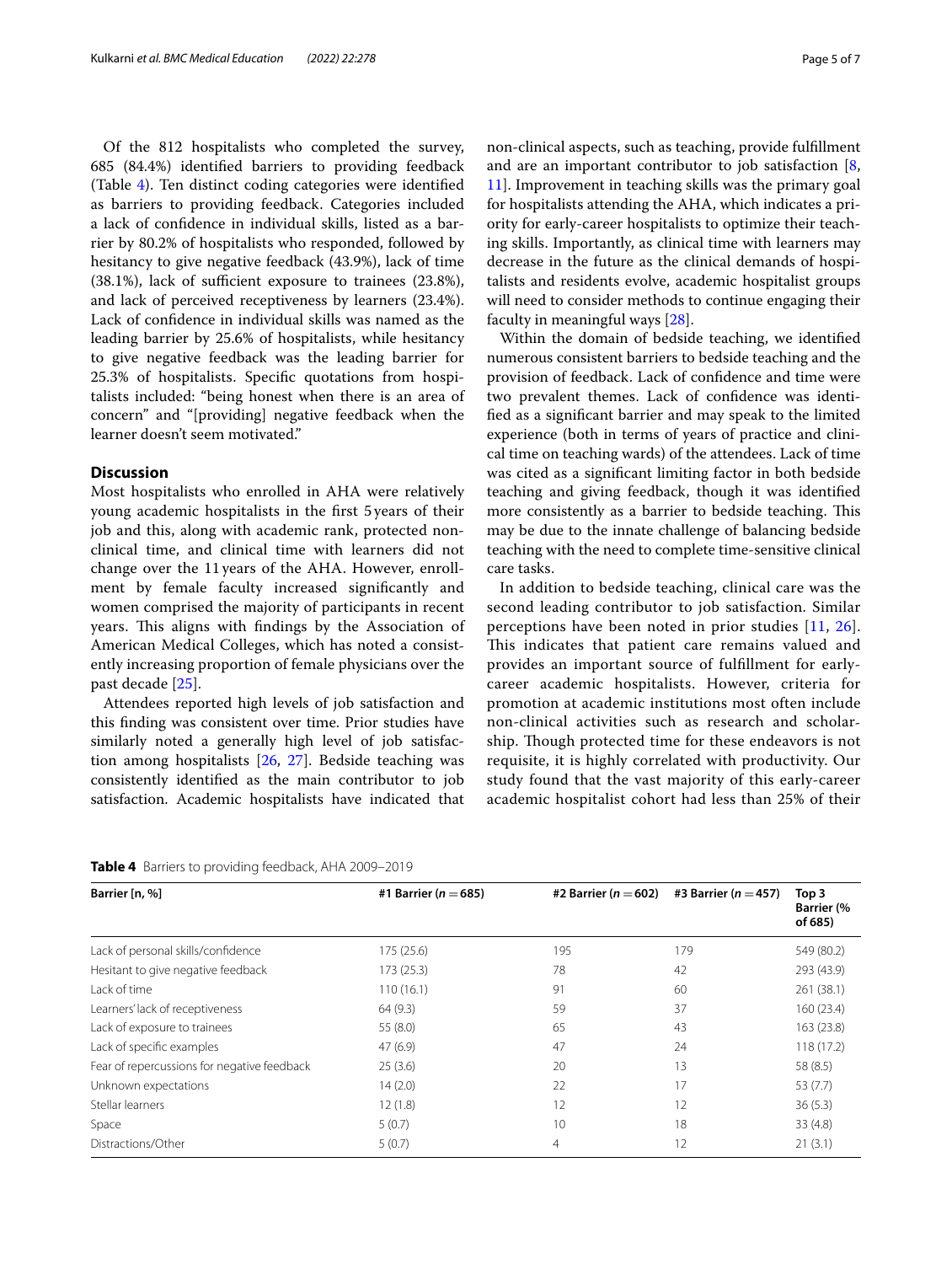time protected for academic work and this likely contributes to the relatively low academic productivity of academic hospitalists [[29,](#page-6-18) [30\]](#page-6-19).

Prior data suggests that faculty development curricula for junior faculty are benefcial, and we advocate for continued support of such programs [\[13](#page-6-8), [31\]](#page-6-20). Additionally, our fndings can serve as a blueprint for developing sessions focused on bedside teaching and feedback. For example, a faculty development session on feedback could include a focus on the barriers identifed such as time efficiency, providing constructive feedback, and perceived lack of confdence.

Finally, our fnding that the job characteristics of academic hospitalists have not changed over the years highlights a potential area for improvement in the feld. Academic hospitalist groups tend to focus on quality- and systems-related initiatives, rather than research in new clinical approaches. This lack of research may limit the advancement of the feld [[32](#page-6-21)]. Increasing awareness of and emphasis on such scientifc inquiry should be considered.

This study has several limitations. While our evaluation of demographics and job characteristics over time provides the descriptive insights noted above, there are likely additional underlying confounding factors that have impacted academic hospitalists' job descriptions over the years. These may include factors that are not standardized and vary between institutions, such as clinical workload and compensation structure. Our fndings are also specifc to academic hospitalists and may not be fully applicable to hospitalists practicing in settings which do not involve signifcant expectations of academic and non-clinical productivity.

Additionally, though we were able to survey nearly 1000 hospitalists with an over 80% response rate, it is diffcult to determine whether the AHA attendees provide an adequate representation of all early-career academic hospitalists. By virtue of attending an academic conference, AHA attendees may represent a phenotype of hospitalist who is more focused on improving teaching and non-clinical skills than academic hospitalists who did not attend or non-academic hospitalists.

# **Conclusion**

Over the 11 years of the Academic Hospitalist Academy, attendees consistently reported high levels of job satisfaction driven by teaching and clinical care. Still, early-career academic hospitalists noted signifcant development needs. Improving bedside teaching skills was the most common motivation to attend the conference. Lack of confdence and time constraints were identifed as challenges to efectively teaching at the bedside and providing feedback. Awareness of the drivers of satisfaction and barriers to success can help shape faculty development needs for future early-career hospitalists.

#### **Abbreviations**

AHA: Academic Hospitalist Academy; SHM: Society of Hospital Medicine; SGIM: Society of General Internal Medicine; ACLGIM: Association of Chiefs and Leaders of General Internal Medicine; CI: Confdence interval.

#### **Acknowledgements**

None.

#### **Authors' contributions**

SAK analyzed data and drafted and revised the manuscript. MCF and BAS assisted with study design and manuscript revision. JJG and VP assisted with manuscript revision. All authors have read and approved the manuscript.

#### **Funding**

Research reported in this publication was partially supported by the National Heart, Lung, And Blood Institute of the National Institutes of Health under Award Number K24HL141354 (MCF). The content is solely the responsibility of the authors and does not necessarily represent the official views of the National Institutes of Health.

#### **Availability of data and materials**

The datasets generated and/or analysed during the current study are not publicly available as they were obtained anonymously from a faculty development conference, but are available from the corresponding author on reasonable request.

#### **Declarations**

#### **Ethics approval and consent to participate**

Approval: The Institutional Review Board of the University of California San Francisco approved the study and deemed it exempt given lack of identifying information.

Accordance: All methods were carried out in accordance with the guidelines and regulations of the Declaration of Helsinki.

Informed Consent: The Institutional Review Board of the University of California San Francisco deemed that informed consent was not required given the lack of identifying information in this study and provided a waiver of consent.

#### **Consent for publication**

Not applicable.

#### **Competing interests**

JJG, VP, and BAS would like to declare that honoraria were provided by Society of General Internal Medicine and Society of Hospital Medicine for role as cocourse director of Academic Hospitalist Academy.

#### **Author details**

<sup>1</sup> Division of Hospital Medicine, Department of Medicine, University of California, 521 Parnassus Avenue, Box 0131, San Francisco, CA 94143, USA. <sup>2</sup> Department of Medicine, University of Colorado, Aurora, CO, USA.<sup>3</sup> Department of Internal Medicine, University of Michigan, Ann Arbor, MI, USA.

Received: 28 May 2021 Accepted: 4 April 2022 Published online: 13 April 2022

#### **References**

- <span id="page-5-0"></span>1. Wachter RM, Goldman L. Implications of the hospitalist movement for academic departments of medicine: lessons from the UCSF experience. Am J Med. 1999;106(2):127–33. [https://doi.org/10.1016/s0002-9343\(99\)00012-1](https://doi.org/10.1016/s0002-9343(99)00012-1).
- <span id="page-5-2"></span>2. Wachter RM. An introduction to the hospitalist model. Ann Intern Med. 1999;130(4 Pt 2):338–42. [https://doi.org/10.7326/0003-4819-130-4-19990](https://doi.org/10.7326/0003-4819-130-4-199902161-00002) [2161-00002.](https://doi.org/10.7326/0003-4819-130-4-199902161-00002)
- <span id="page-5-1"></span>3. Chamhoff L. The growing role of a hospitalist. 2018. . [https://healthcare](https://healthcare-in-europe.com/en/news/the-growing-role-of-a-hospitalist.html)[in-europe.com/en/news/the-growing-role-of-a-hospitalist.html](https://healthcare-in-europe.com/en/news/the-growing-role-of-a-hospitalist.html)
- <span id="page-5-3"></span>Palabindala V, Abdul SS. Era of hospitalists. J Community Hosp Intern Med Perspect. 2018;8(1):16–20. [https://doi.org/10.1080/20009666.](https://doi.org/10.1080/20009666.2017.1415102) [2017.1415102](https://doi.org/10.1080/20009666.2017.1415102).